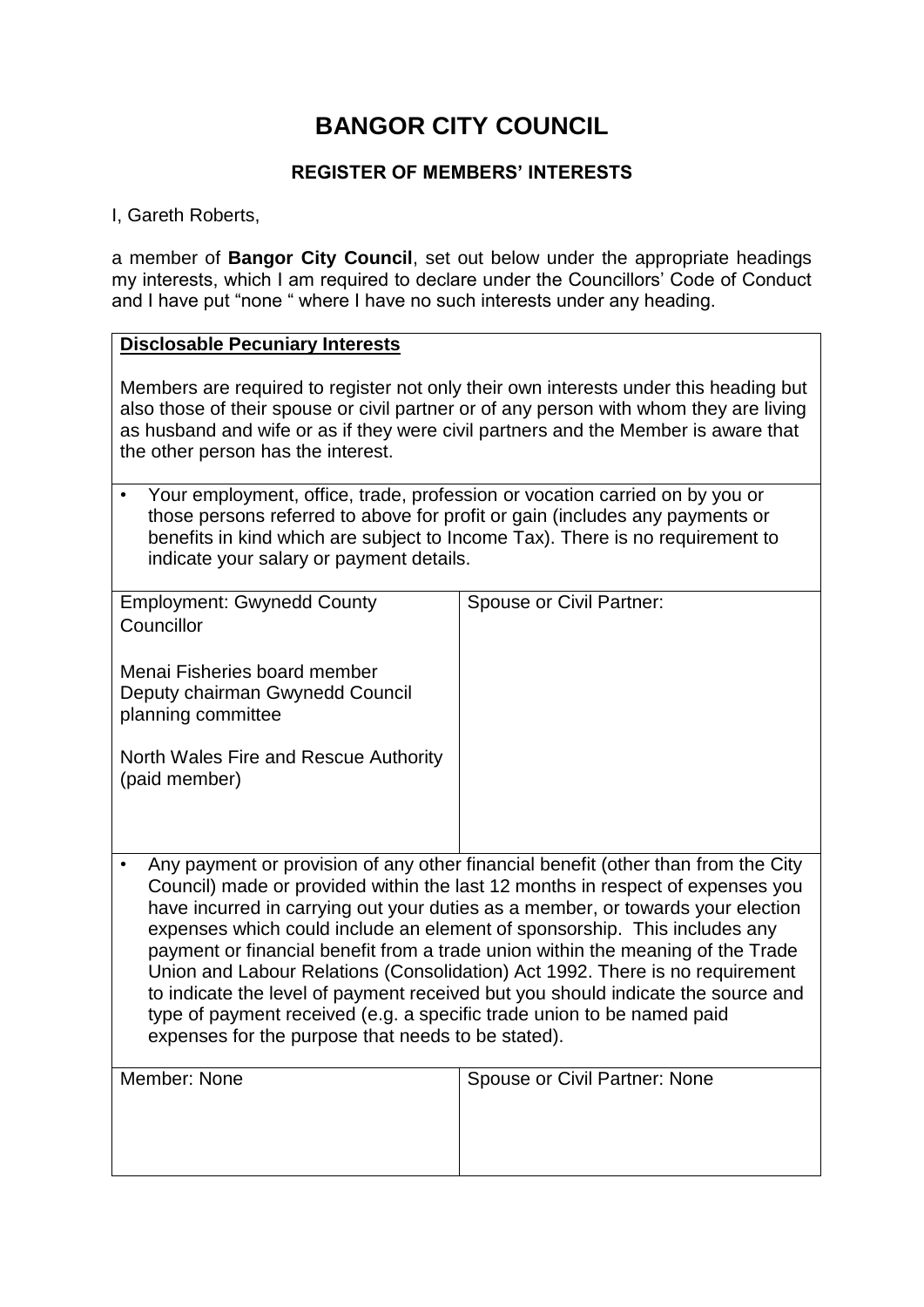• A description of any contract for goods, services or works made between the City Council and you or the persons referred to above (or a body in which you or they have a beneficial interest) and which has not been fully discharged.

| Member: None                                                                                                                                                                                                            | Spouse or Civil Partner: None                                                   |
|-------------------------------------------------------------------------------------------------------------------------------------------------------------------------------------------------------------------------|---------------------------------------------------------------------------------|
| interest.                                                                                                                                                                                                               | Any land or property in the City Council's area in which you have a beneficial  |
| Member:<br>Private landlord/agent<br>Land at Bryn Heulog Terrace, Bangor<br>4& 5 Bryn Heulog Terrace, Bangor<br>75 Penrhos Road, Bangor<br>23 Belmont Road, Bangor<br>2&3 Rhos Uchaf, Bangor<br>3 Bryn Eithinog, Bangor | Spouse or Civil Partner: None                                                   |
| Any land or property in the City Council's area for which you or the persons<br>$\bullet$<br>month or longer.                                                                                                           | referred to above have a licence (alone or jointly with others) to occupy for a |
| Member:                                                                                                                                                                                                                 | Spouse or Civil Partner:                                                        |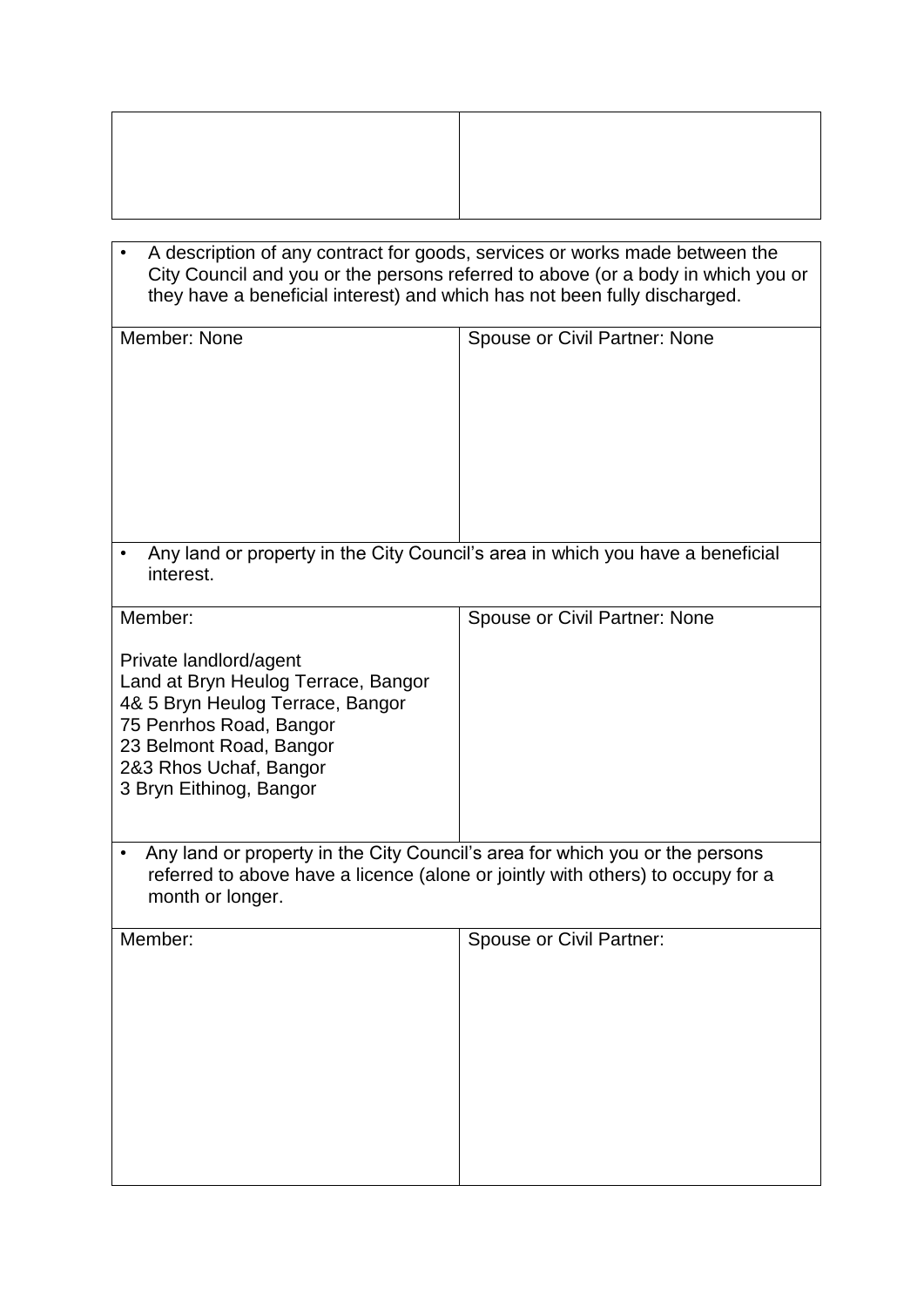| • Any tenancy where to your knowledge the landlord is the City Council and the |
|--------------------------------------------------------------------------------|
| tenant is a body in which you or a person referred to above has a beneficial   |
| interest.                                                                      |

| Member: None | Spouse or Civil Partner: None |
|--------------|-------------------------------|
|              |                               |
|              |                               |
|              |                               |
|              |                               |
|              |                               |
|              |                               |
|              |                               |
|              |                               |

- The name of any person or body in which you (or a person referred to above) has a beneficial interest in securities of that body where:
	- (a) that body (to your knowledge) has a place of business or land/property in the area of your City Council; and
	- (b) either-
		- the total nominal value of the securities exceeds £25,000 or one hundredth of the total issue share capital of that body; or
		- if the share capital of that body is of more than one class, the total nominal value of the shares of any one class in which you or a person referred to above has a beneficial interest exceeds one hundredth of the total issue share capital of that class.

| Member: None |  |
|--------------|--|
|--------------|--|

Spouse or Civil Partner: None

## **Other Pecuniary Interests**

Members are only obliged to register their own interests under this heading and do not need to include the interests of spouses or civil partners or others.

• The name of the person or organisation who employs or has appointed you, the name of any firm in which you are a partner and the name of any company for which you are a remunerated director.

Gwynedd County Councillor Menai Fisheries board member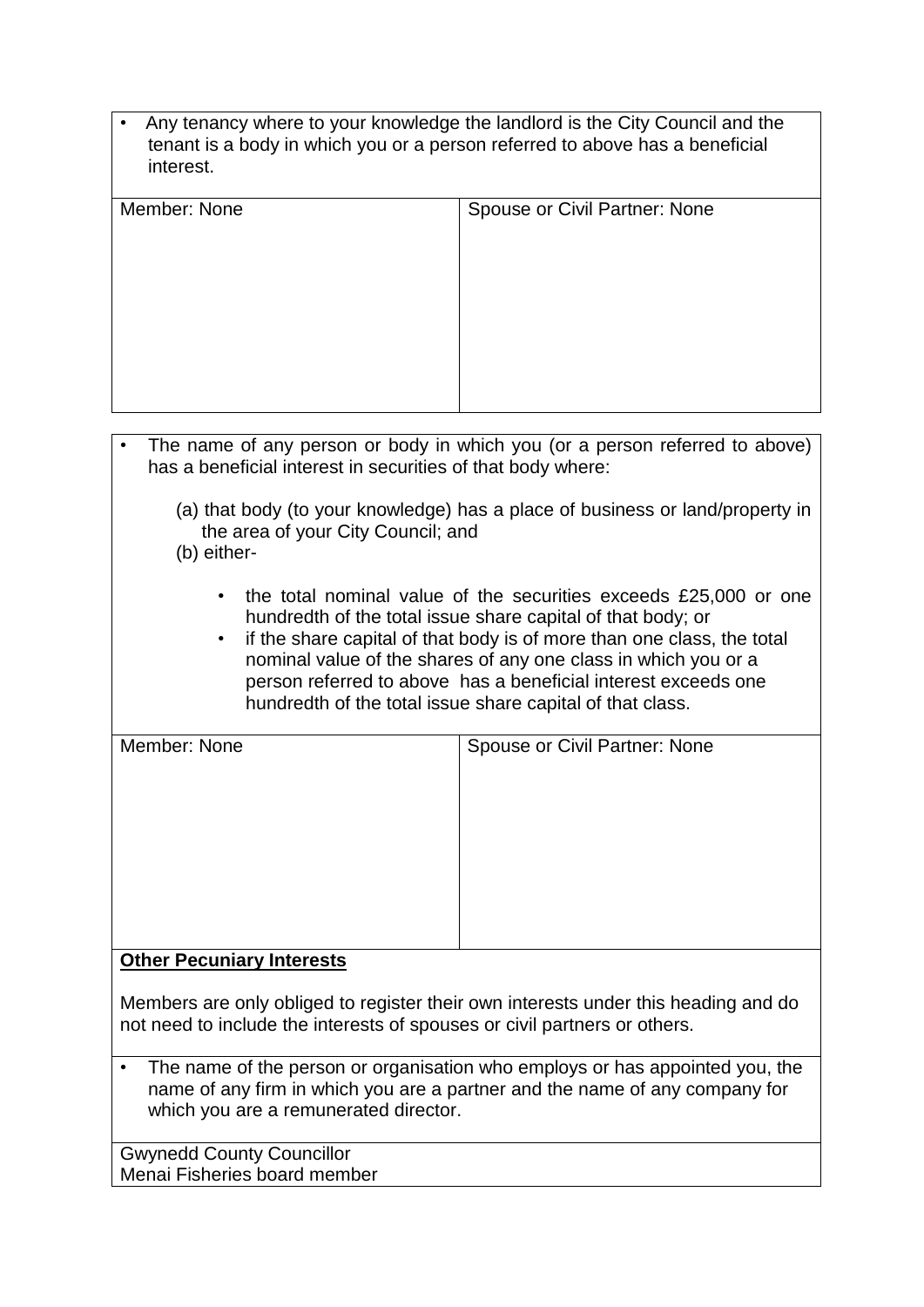Deputy chairman Gwynedd Council planning committee North Wales Fire and Rescue Authority (paid member)

• A description of any contract for goods, services or works made between the City Council and you (or a body in which you have a beneficial interest) and which has been fully discharged within the last 6 months.

**None** 

# **Registrable Non- Pecuniary Interests**

Members are only obliged to register their own interests under this heading and do not need to include the interests of spouses or civil partners or others.

- Your membership of or the fact that you are in a position of general management and control of any body:-
	- to which you have been appointed or nominated by the City Council
	- exercising functions of a public nature (including being a School Governor or a member of another public body)
	- directed towards charitable purposes
	- one of whose principal purposes includes the influence of public opinion or policy (including any political party or trade union).

Note: You should clearly distinguish between general membership and membership involving general management and control.

Gwynedd County Councillor Menai Fisheries board member Deputy chairman Gwynedd Council planning committee North Wales Fire and Rescue Authority (paid member)

• The name of any person/organisation from whom you have received a gift or hospitality with an estimated value of at least £25.

None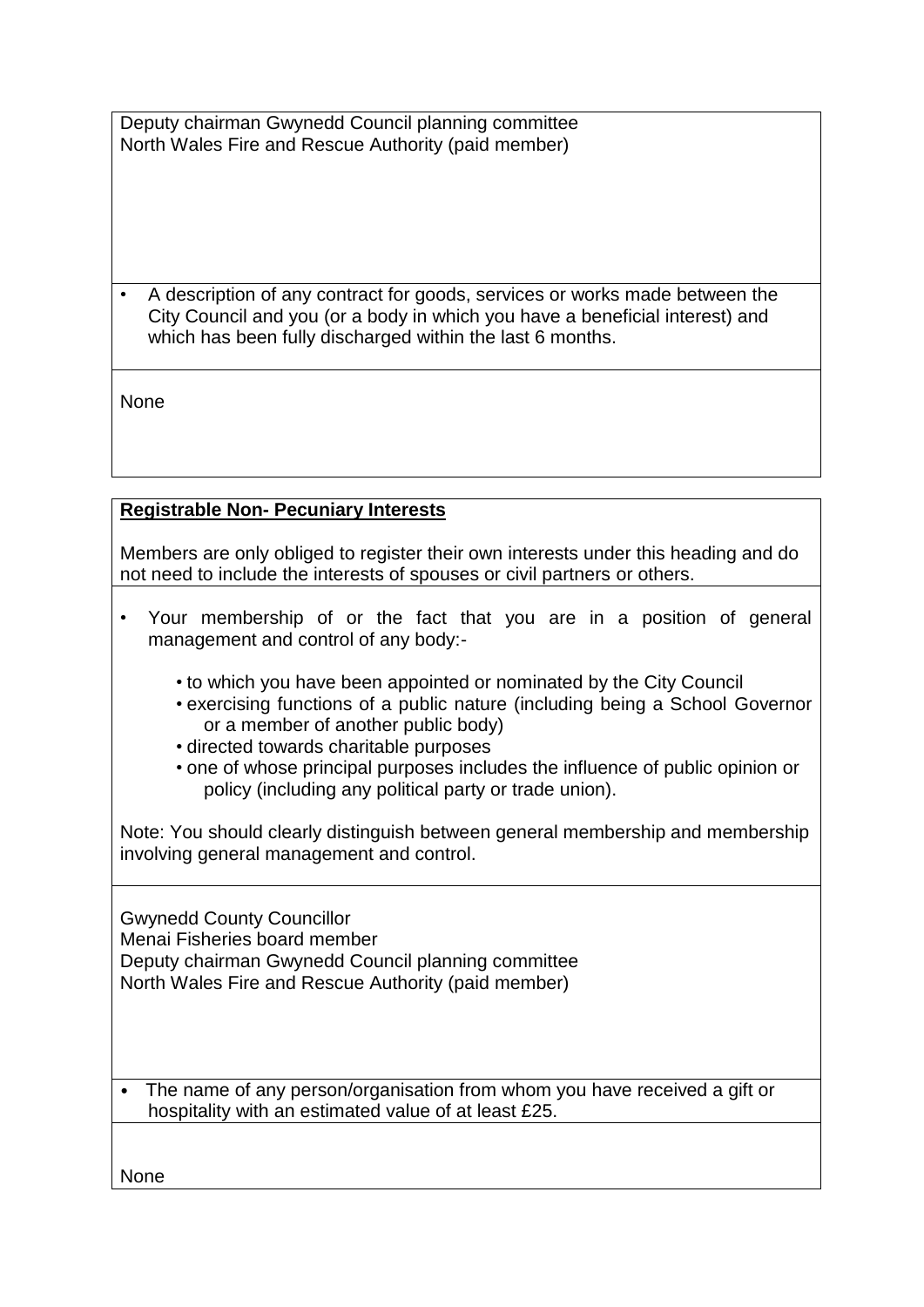I acknowledge that it may be a breach of the Code of Conduct to:-

- omit information that ought to be given in this notice;
- provide information that is materially false or misleading;
- fail to give further notices in order to bring up to date information given in this notice after my re-election or reappointment or to fail to declare a disclosable pecuniary interest that I acquire after the date of this notice and have to declare under the provisions of the Code of Conduct;
- fail to provide written notification to the Clerk to the Council of any change in my interests contained in this notice within 28 days of my becoming aware of such change of circumstances.

| <b>Signed</b>                                 |               | <b>Dated</b> |  |
|-----------------------------------------------|---------------|--------------|--|
|                                               |               |              |  |
| Received by:                                  |               |              |  |
| <b>Signed</b>                                 | Iwan Williams | <b>Dated</b> |  |
| <b>Proper Officer for Bangor City Council</b> |               |              |  |

#### **Guidance Notes**

The descriptions of interests are subject to the following definitions:

| "body in which the relevant<br>person has a beneficial<br>interest" | means a firm in which the relevant person is a partner or a<br>body corporate of which the relevant person is a director, or in<br>the securities of which the relevant person has a beneficial<br>interest.      |
|---------------------------------------------------------------------|-------------------------------------------------------------------------------------------------------------------------------------------------------------------------------------------------------------------|
| "director"                                                          | includes a member of the committee of management of an<br>industrial and provident society.                                                                                                                       |
| "land"                                                              | excludes an easement, servitude, interest or right in or over<br>land which does not carry with it a right for the relevant person<br>(alone or jointly with another) to occupy the land or to receive<br>income. |
| "member"                                                            | includes a co-opted member.                                                                                                                                                                                       |
| "relevant authority"                                                | means the authority of which the member is a member.                                                                                                                                                              |
| "relevant period"                                                   | means the period of 12 months ending with the day on which<br>the member gives a notification to the Clerk to the Council for                                                                                     |